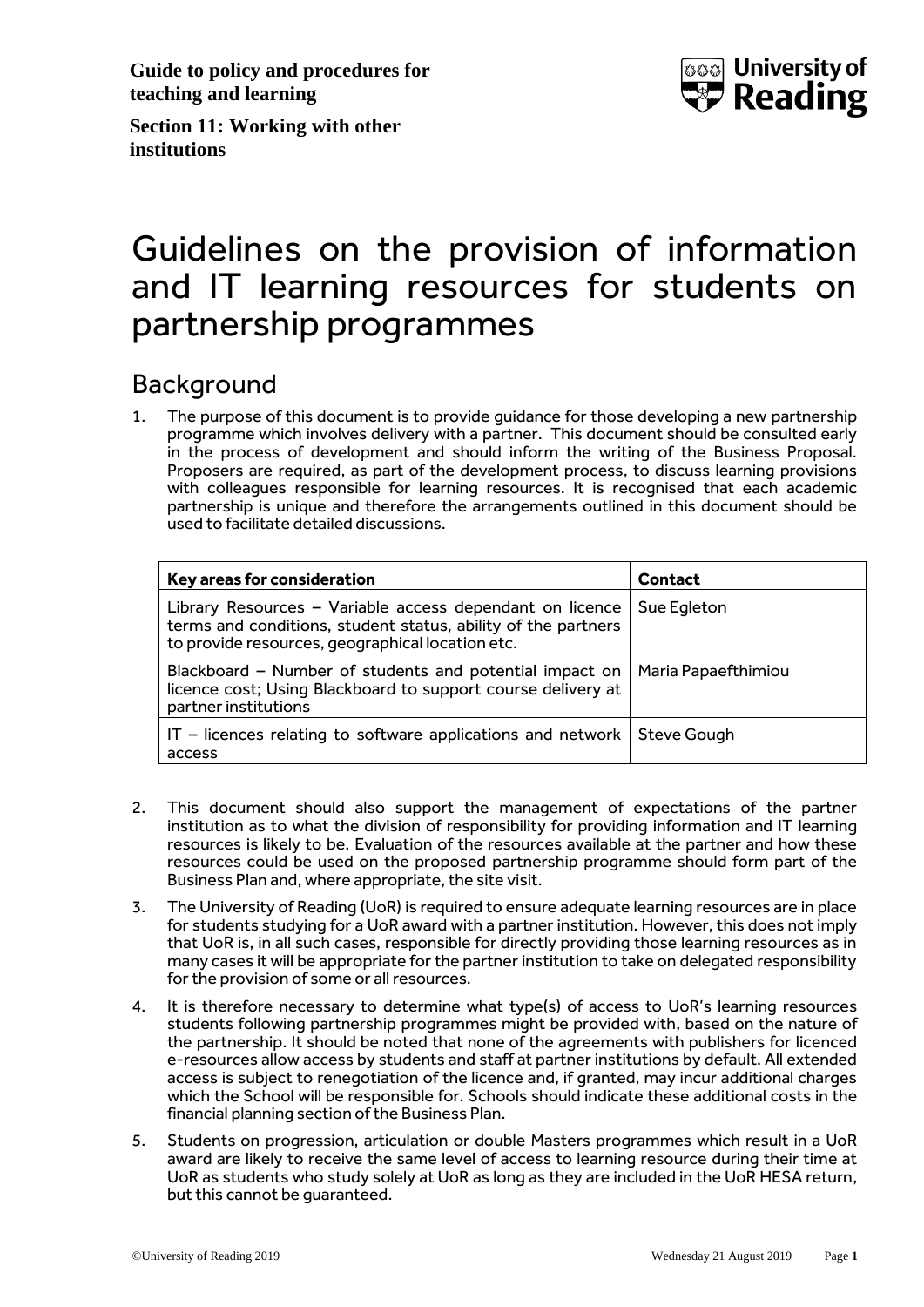### Working with the Library

- 6. The Library provides both physical learning resources and online access to a variety of eresources. The Library is responsible for managing the licences governing the use of these collections and also liaises with colleagues to ensure UoR adheres to copyright licences.
- 7. Due to the variations relating to licences for materials, there are a number of factors proposers should consider;
	- a. What is the status of the students? (e.g. registered at UoR for the entirety or part of their programme)
	- b. Are the students included in the UoR's HESA return?
	- c. Who has academic responsibility for the programme?
	- d. What resources are available at the partner?
	- e. Will partnership staff teaching on the programme require access to the same resources?
	- f. Is the partner linked to or owned by UoR in some manner?
	- g. Will UoR received more than 50% of the revenue of the partnership?
- 8. Proposers should consider these factors and discuss the proposal with the Library as early as possible in the development process. The Library will support proposers to undergo an evaluation using the Jisc Collections Decision Toolkit and negotiations with resource publishers. The toolkit requires the input of information from a variety of sources across UoR and Centre for Quality Support and Development (CQSD) can provide support in signposting which colleagues to contact (CQSD contact; Gemma Greengemma.green@reading.ac.uk ext. 6767.)
- 9. Programme Directors must indicate on the Business Proposal which resources the partnership programme will use. In addition, an annex to the Form A should be included, indicating what resources UoR will provide and what resources the partner will provide. A representative of the Library must sign the Form A to indicate that categorisation has taken place in consultation with the Library and the Library has approved this categorisation.
- 10. Restrictions may apply to some resources and this should be considered as part of the Business Proposal;
	- a. Membership of the Library for borrowing **hard copy resources** will be automatic for UK based students who have been issued with a Student University Campus Card. Access may also be granted through reciprocal borrowing schemes at other UK academic libraries, such as SCONUL Access, under the same terms as for UoR based programmes for UK resident students. It should be noted that Associate Campus Card holders are not automatically eligible for free library access, any requirements should be discussed with the Library. Associate Campus Card holders are not eligible for the SCONUL Access Scheme.
	- b. For those programmes where students are registered with UoR but students are based outside of the UK, negotiations should take with the partner regarding access to hard copy resources.
	- c. For those programmes where students are not initially entitled to hard copy access but have students who may wish to access hard copy resources, negotiations need to take place with the Library to allocate funds to cover students' External Borrower status.
	- d. Reference only (i.e. non-borrowing) access to hard copy resources is available to all categories of student while they are physically present in the Library building. Similarly, while physically present, they are eligible to use those licenced resources which allow "Walk-in" access. Further information can be found on the Library website.
	- e. Some publishers may enforce restrictions on some geographical locations in which resources can be accessed. Any potential restrictions should be considered as part of completion of the Jisc toolkit.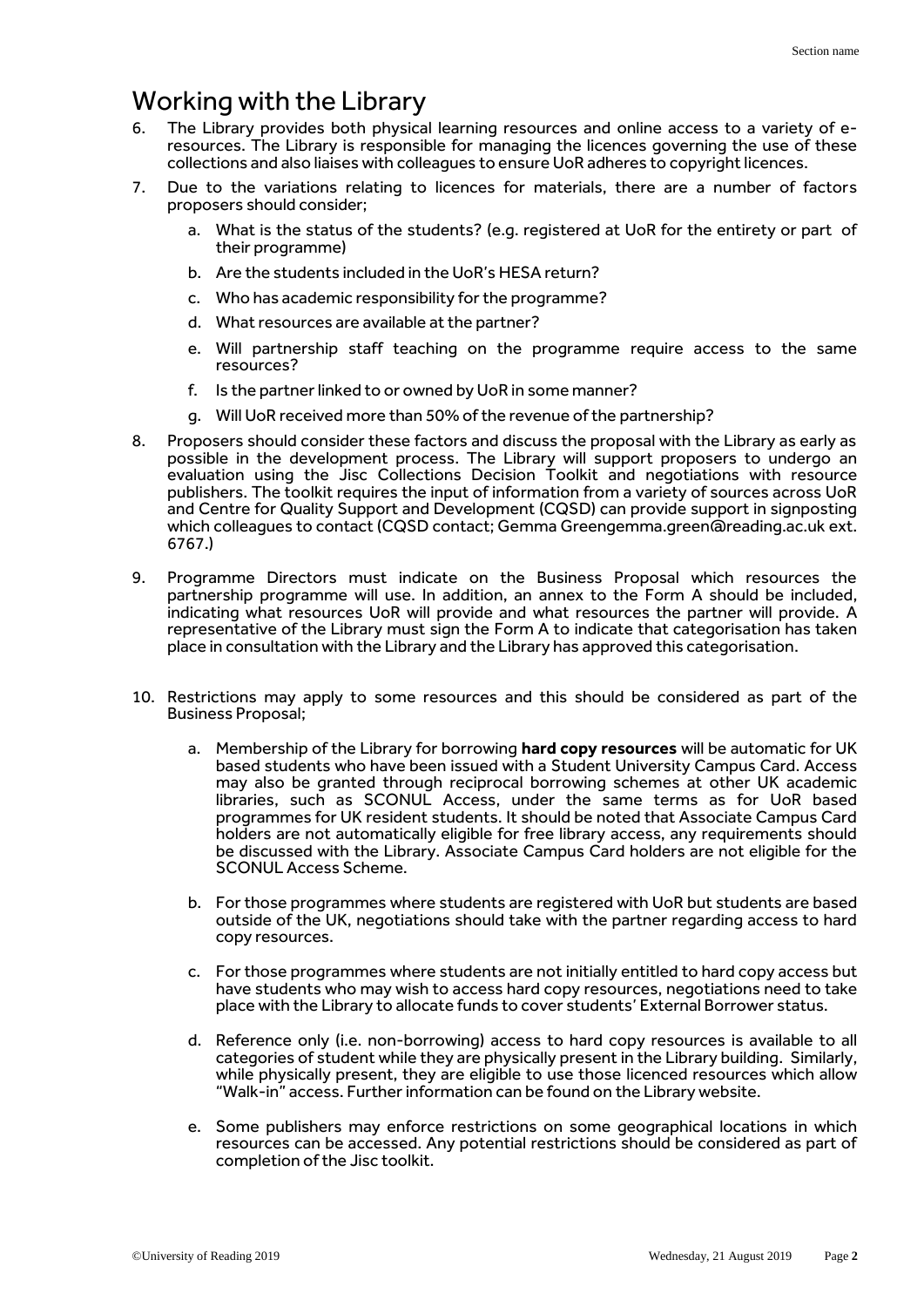- f. Restrictions apply to the provision of scanned material via Blackboard for courses run at a partner institution. All scanning requests must be handled by the Library in order to comply with UoR's CLA (Copyright Licensing Agency) licence. For programmes where students are based at the partner, the University's licence does not extend to the provision of scanned materials to these students from published print resources held by the Library on Whiteknights. The Library will endeavour to source alternative e-book options, but availability is not guaranteed.
- g. Students on programmes that involve a transfer element to UoR's UK based campuses will normally only receive full access to library resources once transfer and registration at UoR has taken place. For students to have access prior to transfer and registration at UoR, discussions must take place with the Library prior to submission of the Business Proposal. Extending resources to students prior to transfer may incur additional costs to the School.
- h. Joint awards with UK based partners may involve some negotiation on level of provision. This is governed by the factors outlined in point 7.

#### Access by staff of the partner institution

- 11. Some licence agreements allow access by staff teaching at a partner institution, but only for the purpose of supporting students on a UoR programme and usually only to support UKbased students. Access may be limited to other resources which are subject to licence agreements negotiated directly with suppliers. This requirement should be considered as part of completion of the Jisc toolkit as it may need to be included in any renegotiation with Service Providers.
- 12. Partner institution staff can often be given access to the same resources where student access has been granted. Further discussions need to take place with the Library to organise this.
- 13. Training in relation to the Library may be required for partner staff. Training requests must be scheduled with the Library on an annual basis with a minimum of three months advance notice.

#### Further planning

- 14. For advice on:
	- what resources are available to students through nationally negotiated licence arrangements
	- investigating the availability of other resources through negotiation with individual publishers or providers
	- how to address the resource needs of partner institution staff

Please contact Sue Egleton, Associate Director (Systems and User Services), s.egleton@reading.ac.uk, ext. 8781

## Working with Blackboard

- 15. New programme proposers need to consider, at the planning stage, if, why and in which ways the proposed programme might utilise UoR's Virtual Learning Environment Blackboard. The following elements should be considered in discussion with CQSD:
	- a. Ways in which Blackboard might be used to support the delivery of the curriculum and the students' learning;
	- b. If the partner uses an alternative Virtual Learning Environment platform which could be used for the programme;
	- c. Licence implications;
	- d. Usage by staff at the partner institution and authorised access;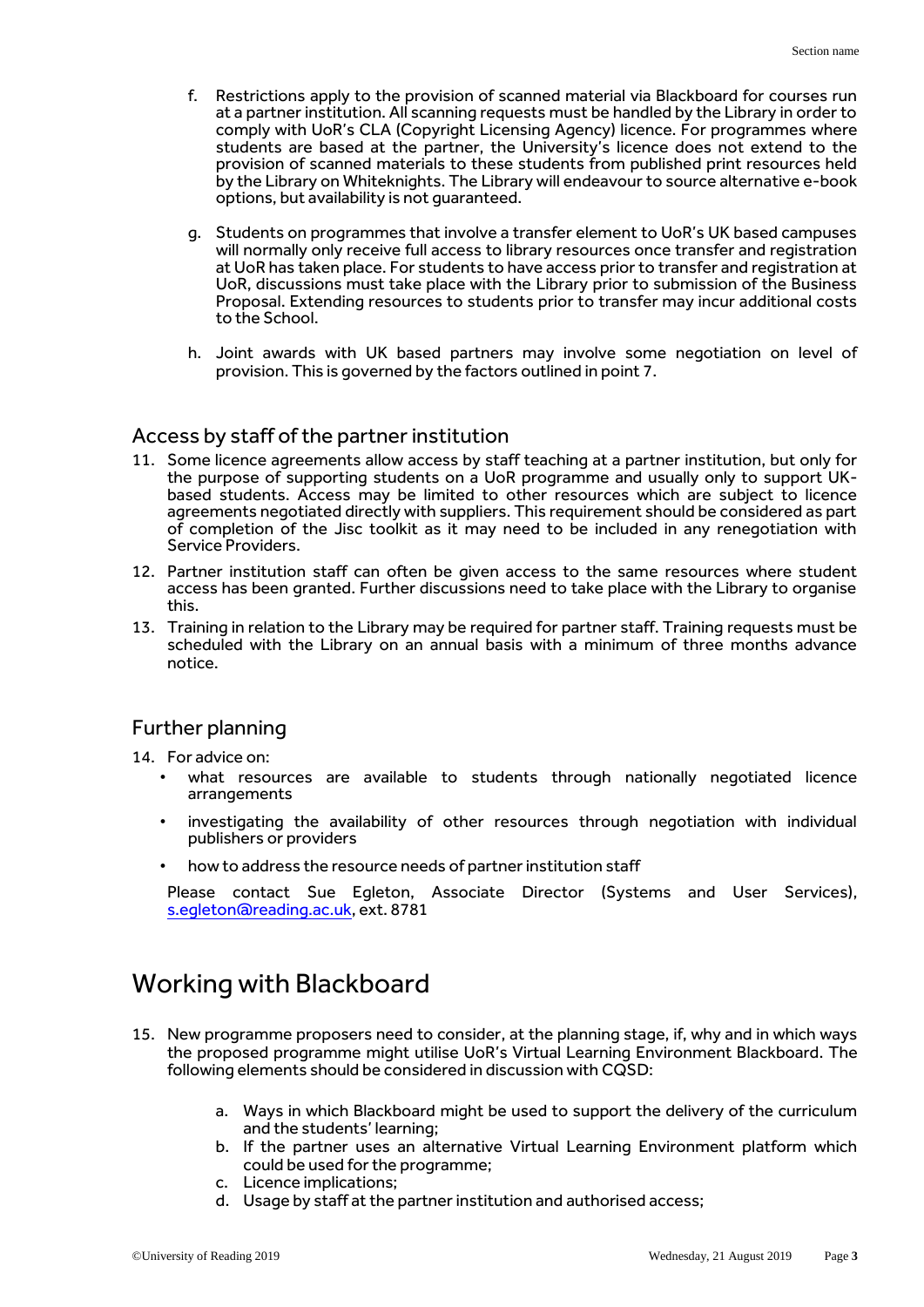- e. Timing of usage for students transferring from a partner to UoR.
- 16. Establishing if, why, and how Blackboard might be used for the delivery of the programme in the planning phase will ensure that central support and resources are in place for students to have a good excellent learning experience with the programme.
- 17. UoR's licence for Blackboard might cover use by students at Partner Institutions. Blackboard is, however, priced according to the number of student number users as reflected in the HESA returns and any additional student numbers will need to be factored into UoR's Blackboard licence. Advice should therefore be sought from the Centre for Quality Support and Development at the planning stage. Please note that:
	- a. Only registered students of UoR are allowed access to Blackboard and therefore consideration must be given to the timing that access will be given to students if there is a transfer element to the programme. E.g. students are not enrolled at UoR until part 3.
	- b. Access for staff at the partner institution might or might not be covered by the licence
	- c. Access to Blackboard by staff and students at the Partner institution has to be authorised according to university user account processes (students need to be registered on RISIS and staff either on TRENT or manually), which may take time to set up.
- 18. At the planning stage and before the approval of a partnership programme, CQSD must be informed of:
	- a. The intention to use Blackboard
	- b. Projected numbers of students for first three academic years, indicating which period of time students will be included on the HESA returns (e.g. Part 4 only). If projected student numbers subsequently change in either direction, CQSD must be informed.
	- c. Number of staff at the partner institution needing access to Blackboard.
	- d. Plans on how the VLE Blackboard is going to be used to support the delivery of the programme.
- 19. Training in the use of Blackboard may be required for partner staff. Training requests must be scheduled with CQSD on an annual basis with a minimum of three months' advance notice.
- 20. If Schools opt to use a different Virtual Learning platform, Schools will be responsible for ensuring licence compliance and for providing support for use of the platform.

Please contact Maria Papaefthimiou, Senior Technology Enhanced Learning Advisor, Centre for Quality Support and Development[, m.c.papaefthimiou@reading.ac.uk,](mailto:m.c.papaefthimiou@reading.ac.uk) ext 7141.

## Working with IT

- 21. Any use of the University of Reading's IT facilities or systems by members of the partner institution will be subject to the University's Regulations (see http://www.reading.ac.uk/web/files/its/Regulations\_for\_the\_use\_of\_the\_University's\_IT\_Fa cilities\_and\_Systems\_v1.3.pdf).
- 22. Software applications which are provided under a site/University-wide licence to UoR are restricted to use by staff and students of UoR. Such software must not be used by staff and students at partner institutions. IT can provide further advice on usage limitations.
- 23. Some software licences also have additional restrictions covering where the software can be used. For any new programme involving a partner institution, the proposer must identify which software is required and contact their IT Business Partner to check the usage limitations for any current site licence
- 24. If students in the partner institution need to use UoR Blackboard service or e-resources outside of the partner institution, local network restrictions may limit access.. It is best to seek advice from IT after determining which resources the students will be accessing.